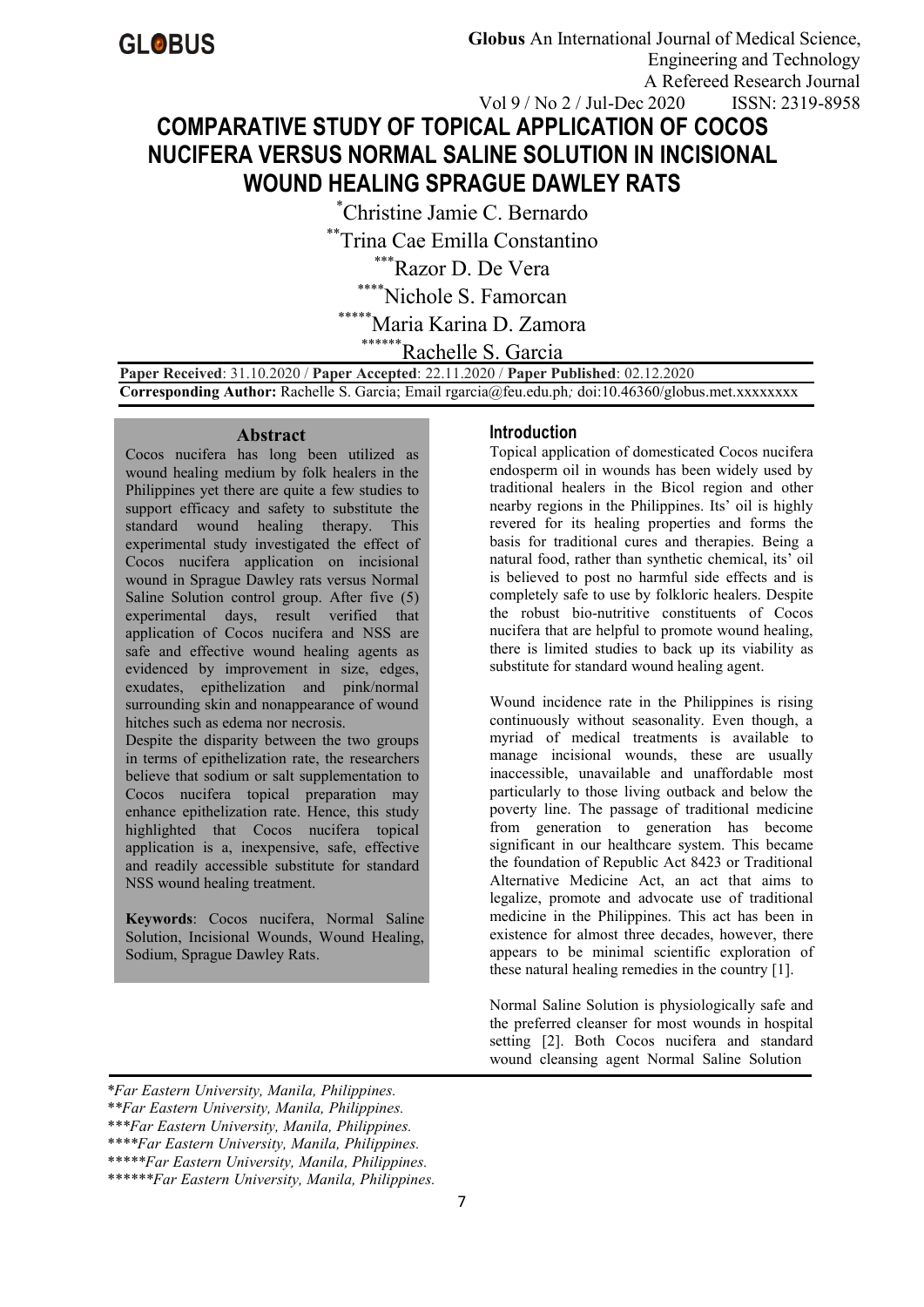contain sodium that maintains cellular hydration and nourishment necessary to promote wound healing. Hence, this research study intends to compare the effect of both interventions on incisional wound healing. This study will also yield as starting point for future studies to explore the underlying pharmacological mechanisms of action pertaining to these medicinal plants.

## **Research Design**

The research study is a Quantitative Experimental posttest design. Ten (10) all female adults weighing over 250-300g Sprague Dawley rats purchased in a Research and Biotechnology Division at Quezon City. Five (5) rats were randomly assigned per group using lottery technique. The first group was assigned under Cocos nucifera experimental treatment while the second group was assigned as the control group under Normal Saline Solution (NSS0 treatment. Pre-experiment observation was done to establish baseline data. Interventions were given on 2<sup>nd</sup> to fifth day then post-test observation of the mucosa of the wound was done on the fifth day for all groups of rats. Quantitative numerical information was obtained using modified version Wound Measurement Guide and slightly modified Bates Jensen Wound Assessment Tool (BWAT) [3]. Eleven out of thirteen (11/13) parameters were adapted and 2 parameters (undermining and granulation tissue) were removed for it is applicable only for pressure sores.

## **Data Gathering Procedure Step I: Pre-experiment phase**

The researchers sought approval from the Institutional Animal Care and Use Committee and to Bureau of Animal Industry prior to implementation. The researchers then underwent IACUC certification on proper handling of laboratory rats. After that, the researchers adapted the facility's standard protocol. The researchers then purchased Sprague Dawley rats and conducted the experiment in a University Laboratory in Valenzuela City.

#### **Step II: Preparation of Cocos nucifera**

The 9-12 months mature brown coconut was de husked. Then endosperm was grated and squeezed then strained until half kilo of clean viscous slurry coconut milk was obtained. It was then set to undergo fermentation process for 2-3 hours in a vacuum covered beaker maintained in a room temperature. The set oil was then transferred in a sterile amber bottle using a micropipette.

## **Step III: Preparation Phase of Incisional Wound**

Sprague Dawley rats were acclimated to the new animal house laboratory environment for 7 days to

decrease their stress. After handwashing and donning, the researchers prepared the skin of laboratory rats by removing fur about 5 x 5 cm using a #40 blade in the surgical site. Laboratory rats are placed in surgical board and then restrained to prevent movement. Skin was cleansed 3 times using gauze with alcohol and saline solutions before applying betadine as a final antiseptic solution. Lidocaine chloride 2% diluted to 0.5% 7mg/kg total dose local anesthesia was injected subcutaneously to the site at 0.5cm apart. A 3 cm incision is created at the dorsum (thoraco-lumbar region) using a scalpel with size 15 blade and size 3 blade holder. Generally, the researchers evaluated presence or absence of different reflexes. Reflex that was observed are loss of optical facial winking reflex or stop of eye movement with presence of deep and regular breathing. Testing body reflexes was also evaluated by putting the tuberculin syringe on top of the dorsum then watching for presence of any movement. Monitoring of the color of the mucosa (white or cyanotic) to recognize any state of shock to the animal.

## **Step IV: Experiment Phase Cocos nucifera (Experimental group A)**

1. A medicine dropper was used to obtain solution of Cocos nucifera in an amber bottle, wherein 2 mL was applied per site

2. Use of linear strokes was used from clean to dirty area taking care not to transfer microorganisms from the periphery back to the site of incision.

3. After application of the area, the dropper was discarded and then another dropper was used for additional extract application.

4. The extract applied was extended over the incision site. Absorption of the extract was awaited prior to covering the incision site with sterile gauze then was secured with micropore adhesive tape

5. Transparent wound measuring guide was used in measuring the length and width in cm.

6. Incisional wound was scored and evaluated based on the BWAT tool

7. Photo documentation with adequate lighting was used to show size of incision as reference for progression of wound healing

#### **Normal Saline Solution (NSS) (Control group B)**

1. Two (2) cotton swabs soaked in normal saline solution was applied per site

2. Use of linear strokes was used from clean to

dirty areas taking care not to transfer

microorganisms from the periphery back to the site of incision.

3. After application of the area, the gauze was discarded.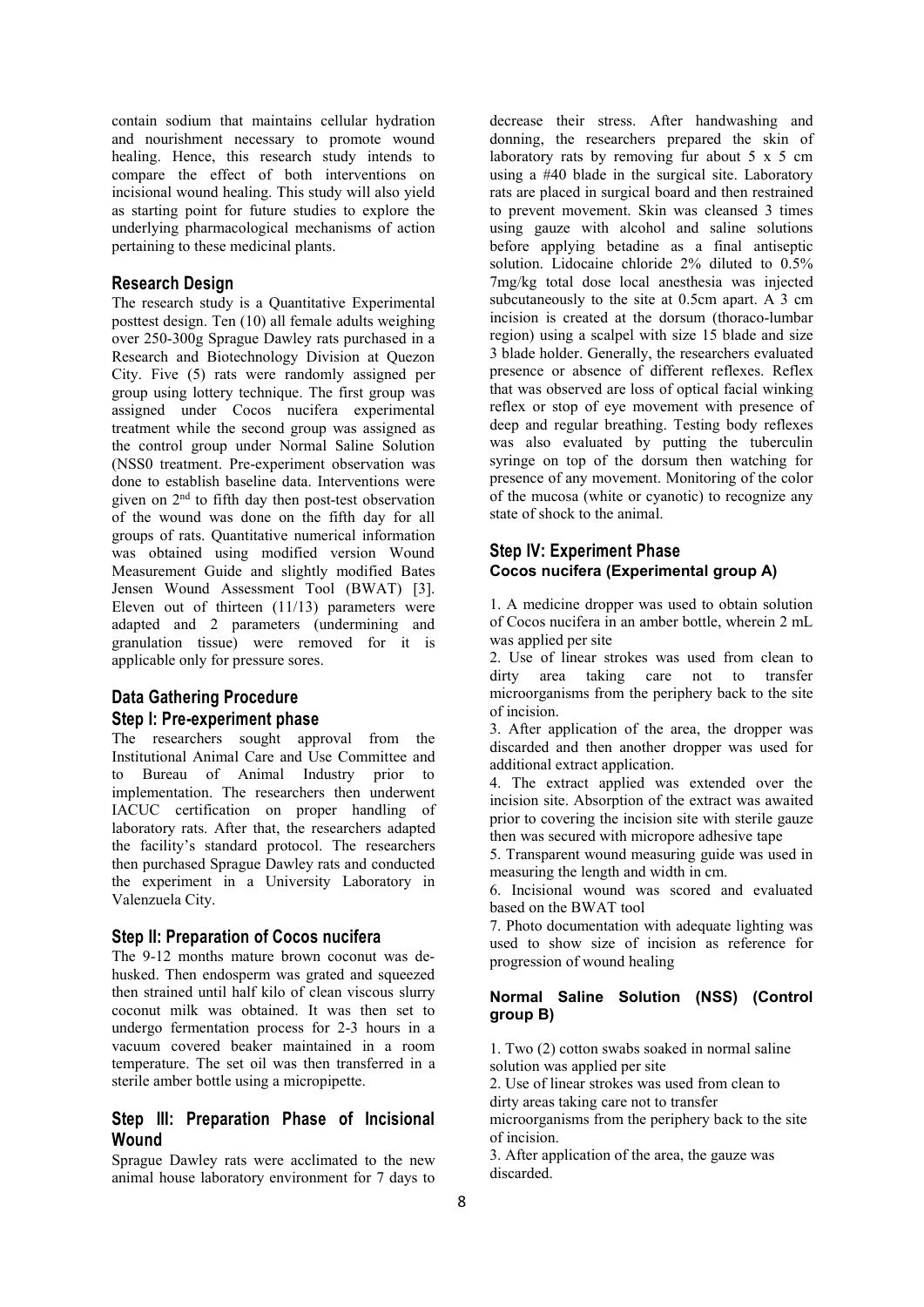4. The saline applied was extended over the incision site. Absorption of the extract was awaited prior to covering the incision site with sterile gauze then was secured with micropore adhesive tape

5. Transparent wound measuring guide was used in measuring the length and width in cm.

6. Incisional wound was scored and evaluated based on the BWAT tool

7. Photo documentation with adequate lighting was used to show size of incision as reference for progression of wound healing

## **Step V: Post-experiment Phase**

All ten (10) rats were injected intraperitoneally with 0.5 ml of 70% ethanol and sacrificed using cervical dislocation. The researchers followed the standard protocol for disposal of dry instruments, sharps, and anatomical waste.

#### **Results**

Baseline data prior to experiment showed the both groups displayed homogenous

characteristics: wound size of  $0.21$ -.50 sq.cm with shallow crater, rolled under thickened edges, bright red surrounding skin and less than 25% covered epithelization. Also, both groups do not have necrosis, induration, nor edema but they have scanty bloody exudate.

The experiment was done in a controlled animal surgical laboratory and aseptic technique was maintained all throughout the experiment. On the 5th day of experiment, observation findings revealed that twenty percent (20%) of the rats

under Cocos nucifera treatment group had demonstrated remarkable reduction in wound size of  $\leq 0.15$  sq.cm while another twenty percent (20%) of the rats had wound size of 0.21-50 sq. cm to  $\leq$ 0.16-20 sq. cm while majority (40%) maintained the baseline wound size of 0.21-0.50 sq. cm but the other 20% had an increased wound size of >51 sq. cm. While in the normal saline solution control showed that none  $(0\%)$  had reached wound size reduction to ,0.15 sq. cm, twenty percent (20%) of the rats abridged wound size from 0.21-50 sq. cm to  $\leq 0.16$ -20 sq. cm while majority (60%) remained in the baseline wound size of 0.21-0.50 sq. cm but the other 20% had an increased wound size of  $>51$ sq. cm.

| Criteria               |                              | Cocos nucifera | <b>NSS</b> |
|------------------------|------------------------------|----------------|------------|
|                        |                              | $F(\%)$        | $F(\%)$    |
| Size                   | $< 0.15$ sq. cm              | 1, 20%         | $0,0\%$    |
|                        | $< 0.16 - 0.20$ sq. cm       | 1, 20%         | 1, 20%     |
|                        | $0.21 - 0.50$ sq. cm         | 2, 40%         | 3,60%      |
|                        | $>0.51$ sq. cm               | 1, 20%         | 1, 20%     |
| Depth                  | Shallow crater               | 3,60%          | 5, 100%    |
|                        | Deep crater                  | 2,40%          | $0, 0\%$   |
| Edges                  | Attached                     | 5,100%         | 5, 100%    |
| Necrosis               | No visible                   | 5, 100%        | 5, 100%    |
| Amount of Necrosis     | None                         | 5, 100\%       | 5, 100%    |
| Type of Exudate        | None                         | 3,60%          | 5, 100%    |
|                        | Serous                       | 2,40%          | $0, 0\%$   |
| Amount of Exudate      | None                         | 3,60%          | 5, 100%    |
|                        | Scanty                       | 2,40%          | $0, 0\%$   |
| Surrounding Skin Color | Pink or normal               | 5, 100%        | 5, 100%    |
| Edema                  | None                         | 5, 100%        | 5, 100%    |
| Induration             | $<$ 2 $cm$                   | 4,80%          | 3,60%      |
|                        | 2-4 cm extending $\leq 50\%$ | 1,20%          | 2, 40%     |
| Epithelization         | 75-,99% covered              | $0, 0\%$       | 1, 20%     |
|                        | 50-74% covered               | 1,20%          | 3,60%      |
|                        | $25-49%$ covered             | 3,60%          | 1, 20%     |
|                        | $\leq$ 25% covered           | 1, 20%         | $0, 0\%$   |

## **Table 1: Incisional Wound Characteristics between Cocos nucifera and NSS on 5th day**

Furthermore, fifth day findings revealed that all rats in the control group maintained wound depth of shallow crater. While forty percent (40%) of the rats treated with Cocos nucifera developed deep crater and the rest maintained shallow crater. All rats on both groups had attached wound edges,

normal pink surrounding skin without necrosis nor edema. All rats applied with normal saline solution had no exudate while forty percent (40%) rats in the experimental group developed scanty serous exudate.

Induration is the development of hardened tissue caused by consolidation of edema. Majority of the rats  $(80\%)$  in the experimental group have  $\leq 2$ cm induration while the rest had 2-4 cm extending less than 50% induration. On the other hand, majority of the rats (60%) in the control group had  $\leq 2$  cm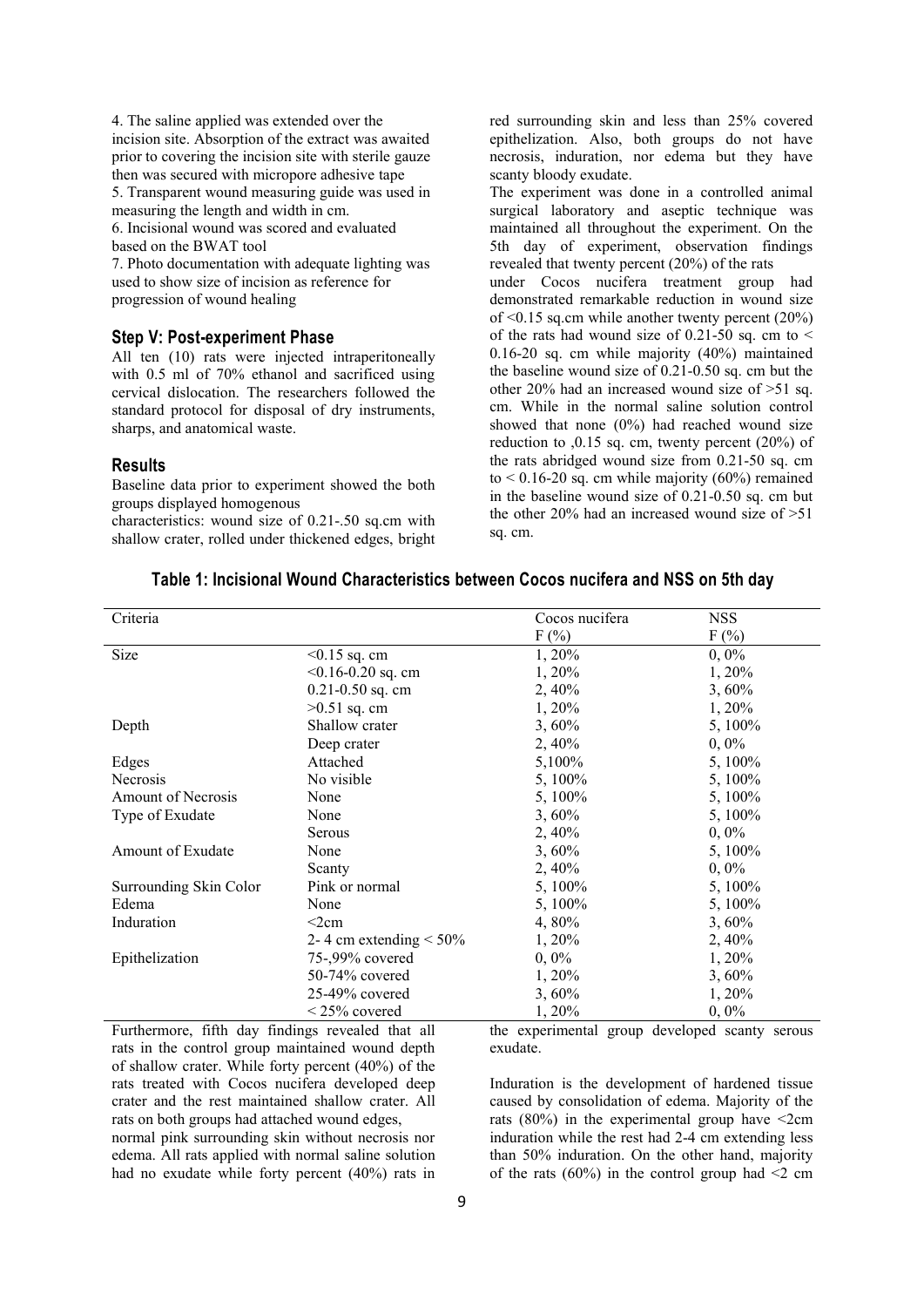induration while the rest had 2-4 cm extending less than 50% induration.

On the other hand, epithelization is a sign of proliferative phase in wound healing where epithelial cells moves upwards to repair the wound. Study findings revealed that twenty percent (20%) of the rats applied with normal saline solution displayed maximal epithelization improvement of 75-,99% covered, majority  $(60\%)$  had 50-74% on the fifth day covered epithelization from  $\lt 25\%$  covered Normal Saline covered epithelization from < 25% covered epithelization while the remaining twenty percent (20%) had 25-49% covered epithelization only. Most of the rats (60%) had demonstrated wound epithelization rate of 25-49% covered coverage

from < 25%, only 20% had epithelization coverage of 50-74% while the remaining twenty percent (20%) had 25-49% covered epithelization.

Also, the study showed that application of Cocos nucifera and Normal Saline Solution on wound displayed no disparity in terms of size, depth, edges, type of exudate, amount of exudate and induration on day five (5). However, as displayed in table 2, on the fifth day of experiment application of Solution had superior epithelialization rate as compared to Cocos nucifera application in incision wounds.

|  | Table 2: Cocos nucifera versus Normal Saline Solution Application on Incisional Wound |  |
|--|---------------------------------------------------------------------------------------|--|
|  |                                                                                       |  |

|                   | Computed | Critical |                       |           |
|-------------------|----------|----------|-----------------------|-----------|
| Areas             | t-value  | value    | Level of Significance | Decision  |
| Size              | 1.88     | 2.036    | 5%                    | Accept Ho |
| Depth             | 1.55     | 2.036    | 5%                    | Accept Ho |
| Edges             | 1.98     | 2.036    | 5%                    | Accept Ho |
| Type of Exudate   | 0.45     | 2.036    | 5%                    | Accept Ho |
| Amount of Exudate | 0.14     | 2.036    | 5%                    | Accept Ho |
| Induration        | 0.75     | 2.036    | 5%                    | Accept Ho |
| Epithelialization | 3.536    | 2.036    | 5%                    | Reject Ho |

#### **Discussion**

Cocos nucifera endosperm oil have been widely employed in folkloric medicine for wound healing. This study verified that conform with findings of other In-vivo studies that Cocos nucifera is an effective treatment for wound healing as demonstrated by improvement in size, edges, exudate and epithelization rate [4]. While most studies available are limited to efficacy of Cocos nucifera as wound healing agent, this study provided a scientific basis that Cocos nucifera is almost comparable with the standard wound treatment using NSS. Granting that NSS demonstrated faster wound healing signs in terms of exudate and depth, the application of Cocos nucifera showed insignificant difference with NSS treatment. Further on the fifth day, all rats from both treatments demonstrated attached wound edges which indicated wound healing process has been established and edges are closing the wound [5]. This finding is also correlated morphologically with the evidence of superior reduction in wound size to  $\leq 0.15$  sq. cm compared with NSS group. This may be attributed to the high polyphenol content of Cocos nucifera which maintains normal levels of lipid parameters in tissues. Also, its serum content helps by trapping reactive oxygen species

in aqueous components such as plasma and interstitial fluid [6]. Moreover, Cocos nucifera have adequate bio-nutritional constituents such as vitamin C, E, A and Zinc that promote wound healing activities [7].

Furthermore, findings support the research findings conducted in Manila, Philippines that Cocos nucifera intervention for incisional wound is considerably safe because of its natural properties [5]. Wound observation findings on the fifth day after being treated with Cocos nucifera have similar findings with use of NSS which demonstrated normal surrounding skin color and absence of wound complications such as edema nor necrosis. This finding supports the fact that moist environment has not been shown to increase the risk of infection, as compared to traditional dry therapies [8].

Cocos nucifera contains considerable amount of sodium. that consuming it could be a good 'dietary salt' substitute. This explains the presence of induration in the wound treated with both NSS and Cocos nucifera. The sodium attracts water that build around the edges of the wound that produces hardened appearance [9]. Similarly, presence of